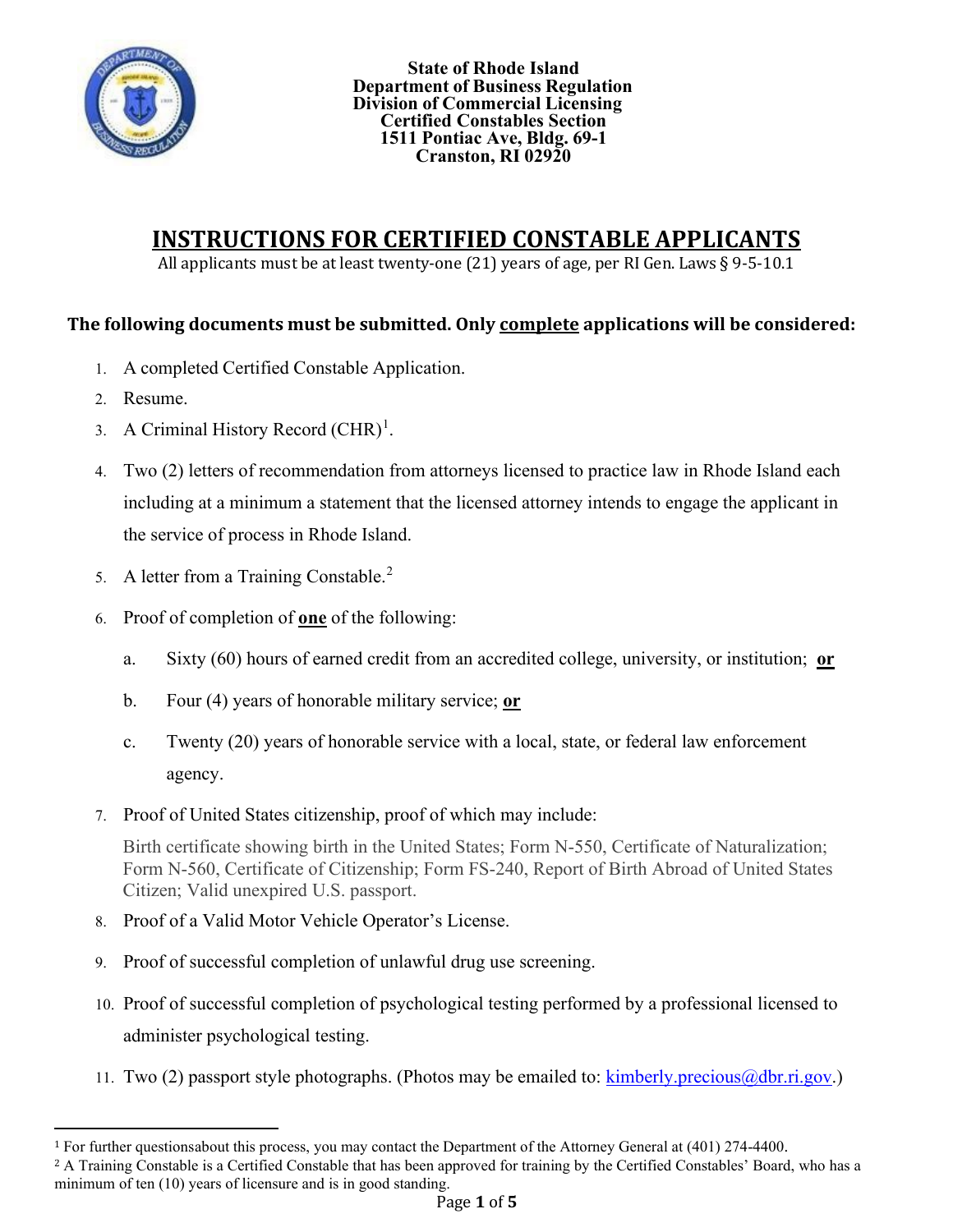

- 12. If you are requesting a waiver from training pursuant to R.I. Gen. Laws § 9-5-10.1(b)(3)(ii), submit a waiver letter requesting exemption and include:
	- a. Proof of graduation from a certified police or law enforcement academy; **and**
	- b. Proof of a minimum of twenty (20) years of honorable service as a police or law enforcement officer.

## **Once the above documentation has been received, the following will occur:**

- 1. The Department will refer your application and other required materials to the Certified Constables' Board ("Board") for review at the next regularly scheduled Board meeting. At that meeting, the Board will determine whether the applicant should be recommended for training, or if additional information is needed.
- 2. If your application is **approved** for training, you will receive a letter containing your Trainee Identification badge. If your application is **not approved**, you will also receive a letter explaining why it was not approved.
- 3. If your application is approved, you may proceed to training. **Training** must consist of a minimum of ninety (90) hours that must be completed no sooner than ninety (90) days from the date of Board approval, and a **training log** must be maintained.

-The training log must show:

- a) The dates and times the applicant trained;
- b) The Court from which the particular summons, body attachment or other order originated;
- c) The time the particular summons, body attachment or other order was served or acted upon; and
- d) A detailed description of the training session. [3](#page-1-0)

-Within **thirty (30) days** of the conclusion of training, the Training Constable must submit to the Department (for Board review) the completed Training Log and a letter containing comments on the aptitude of the trainee from the trainer.

4. The Board will review the training log and aptitude letter and verify the payment for training at the next regularly scheduled Board meeting. If no further information is needed, you will be recommended to immediately take the oral examination.[4](#page-1-1)

<span id="page-1-0"></span><sup>&</sup>lt;sup>3</sup> A template training log can be found on the DBR website at:

https://dbr.ri.gov/documents/divisions/commlicensing/Constables/RI Constables Training%20Log.pdf

<span id="page-1-1"></span><sup>4</sup> If you cannot make it on that day, the Board will review and vote on the materials submitted, and if approved you can schedule to have your oral exam taken at the next regularly scheduled Board meeting.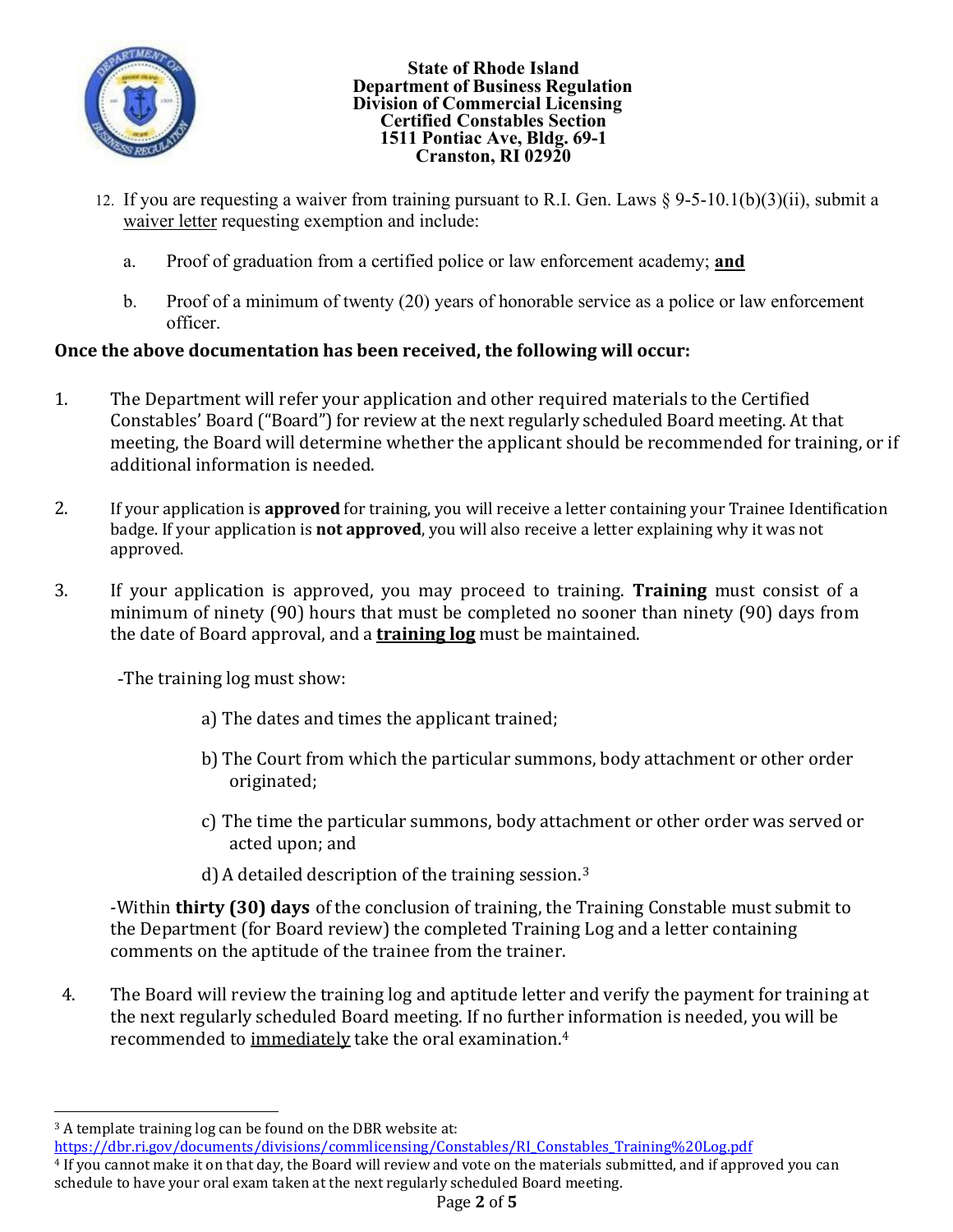

-The **oral examination** will consist of the Board asking you questions regarding the legal and practical aspects of Certified Constable duties. The oral examination must be completed within ninety (90) days of approval of the training materials by the Board.

5. If you pass your oral examination, you will be recommended to sit for the **written examination**. The written examination must be completed within sixty (60) days of the completion of the oral examination.

-Written examinations are scheduled for a day and time best suited between the applicant and the Department. The written exam will consist of twenty multiple choice and/or true or false questions based on the laws and Certified Constable duties. You must receive a passing grade of at least 70 on the written exam to be licensed. If you fail your written exam you may call to schedule a date and time to take the exam again once again. If you fail the exam again, you will be referred to the Board to be re-evaluated.

-If you pass the written examination, the Board will forward their approval or denial recommendation to the Department. Once the Department has made its final review and approval, you will be required to provide the following:

- a) A Bond issued to the State of Rhode Island, in the amount of \$10,000, signed and witnessed prior tosubmission to the Department; and
- b) A check or money order in the amount of \$400.00, made payable to the "RI General Treasurer".
- 6. The final step is to schedule a time to pick up your license and take the oath.

Please visit the Department's Commercial Licensing website to find materials such as: the application, the Rhode Island General Laws governing Certified Constables, the Certified Constables' Regulations, the Certified Constables' Training Manual, and the Certified Constables' Training Log. [http://www.dbr.ri.gov/divisions/commlicensing/constables.php.](http://www.dbr.ri.gov/divisions/commlicensing/constables.php)

Should you have any questions regarding this process, you may contact: Kimberly Precious at **[kimberly.precious@dbr.ri.gov](mailto:kimberly.precious@dbr.ri.gov)** or at (401) 462-9650.

Tel: 401-462-9650 TDD: 711 Web Site: [www.dbr.ri.gov](http://www.dbr.ri.gov/)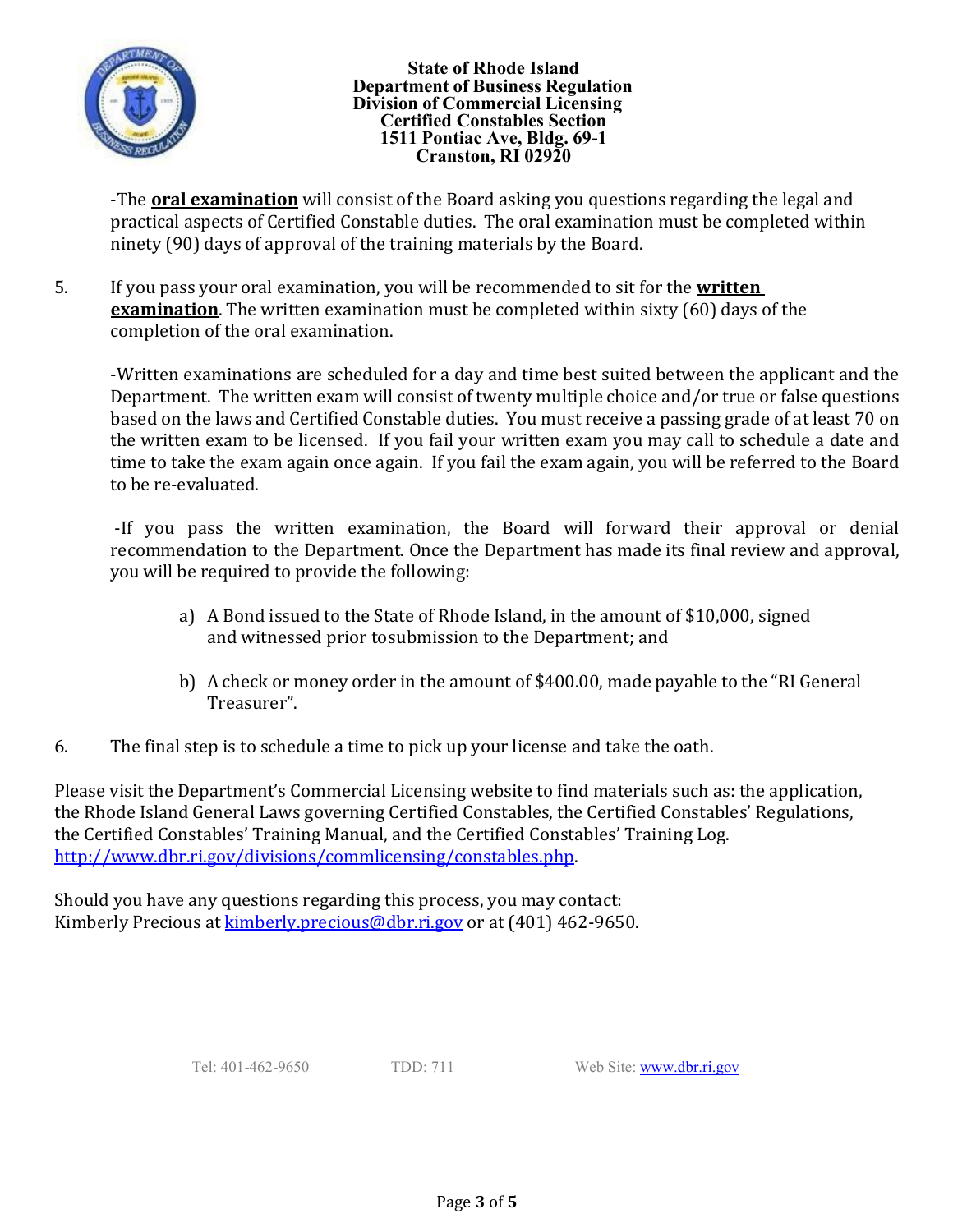

### **CERTIFIED CONSTABLE APPLICATION**

| <b>APPLICANT INFORMATION</b>                                                                                                                                                                                                                                                                                                                                                                                                                                                                                                                                          |                     |                              |                |  |
|-----------------------------------------------------------------------------------------------------------------------------------------------------------------------------------------------------------------------------------------------------------------------------------------------------------------------------------------------------------------------------------------------------------------------------------------------------------------------------------------------------------------------------------------------------------------------|---------------------|------------------------------|----------------|--|
| Name:                                                                                                                                                                                                                                                                                                                                                                                                                                                                                                                                                                 |                     |                              | Date of Birth: |  |
| SSN:                                                                                                                                                                                                                                                                                                                                                                                                                                                                                                                                                                  | Current Occupation: |                              |                |  |
| <b>Residential Address:</b>                                                                                                                                                                                                                                                                                                                                                                                                                                                                                                                                           |                     |                              |                |  |
| City:                                                                                                                                                                                                                                                                                                                                                                                                                                                                                                                                                                 | State:              |                              | Zip Code:      |  |
| Mailing Address: (if different from residence)                                                                                                                                                                                                                                                                                                                                                                                                                                                                                                                        |                     |                              |                |  |
| City:                                                                                                                                                                                                                                                                                                                                                                                                                                                                                                                                                                 | State:              |                              | Zip Code:      |  |
| Phone Number:                                                                                                                                                                                                                                                                                                                                                                                                                                                                                                                                                         |                     | Email Address: (Mandatory)   |                |  |
| Do you intend to perform civil arrests/body attachments?<br>$\square$ Yes<br>$\square$ No                                                                                                                                                                                                                                                                                                                                                                                                                                                                             |                     |                              |                |  |
| Is it acceptable for the DBR to make available to the public the phone number and email listed above? $\Box$ Yes<br>$\Box$ No                                                                                                                                                                                                                                                                                                                                                                                                                                         |                     |                              |                |  |
| Have you ever had an occupational or professional license, permit or registration denied or disciplined, including but not<br>limited to revocation, suspension, or probation?<br>$\Box$ Yes<br>$\Box$ No<br>If you marked YES to the previous question, please provide details of the disciplinary action or denial in this space:<br>$\Box$ Discipline<br>$\Box$ Denial                                                                                                                                                                                             |                     |                              |                |  |
| <b>AFFIDAVIT &amp; SIGNATURE</b>                                                                                                                                                                                                                                                                                                                                                                                                                                                                                                                                      |                     |                              |                |  |
| <b>Tax Payer Status Affidavit</b><br>Pursuant to R.I. Gen. Laws, Chapter 5-79, as amended, any person applying for or renewing any license, permit, or other<br>authority to conduct a business or occupation within Rhode Island must have filed all required state tax returns and paid<br>all taxes due to the state, or must have entered into a written agreement to pay delinguent state taxes that is satisfactory<br>to the Tax Administrator.<br>Have you filed all required Rhode Island State tax returns, and have you paid all taxes owed? $\square$ Yes |                     |                              | $\Box$ No      |  |
| <b>Affidavit of Application</b>                                                                                                                                                                                                                                                                                                                                                                                                                                                                                                                                       |                     |                              |                |  |
| I swear, under penalty of perjury that the information provided in connection with this application is true to the best of                                                                                                                                                                                                                                                                                                                                                                                                                                            |                     |                              |                |  |
| my knowledge, with the understanding that any omissions, inaccuracies or failure to make full disclosures may be                                                                                                                                                                                                                                                                                                                                                                                                                                                      |                     |                              |                |  |
| deemed sufficient reason to deny licensure by the Rhode Island Department of Business Regulation.                                                                                                                                                                                                                                                                                                                                                                                                                                                                     |                     |                              |                |  |
| <b>Signature of Applicant</b>                                                                                                                                                                                                                                                                                                                                                                                                                                                                                                                                         |                     | Date of Signature (MM/DD/YY) |                |  |